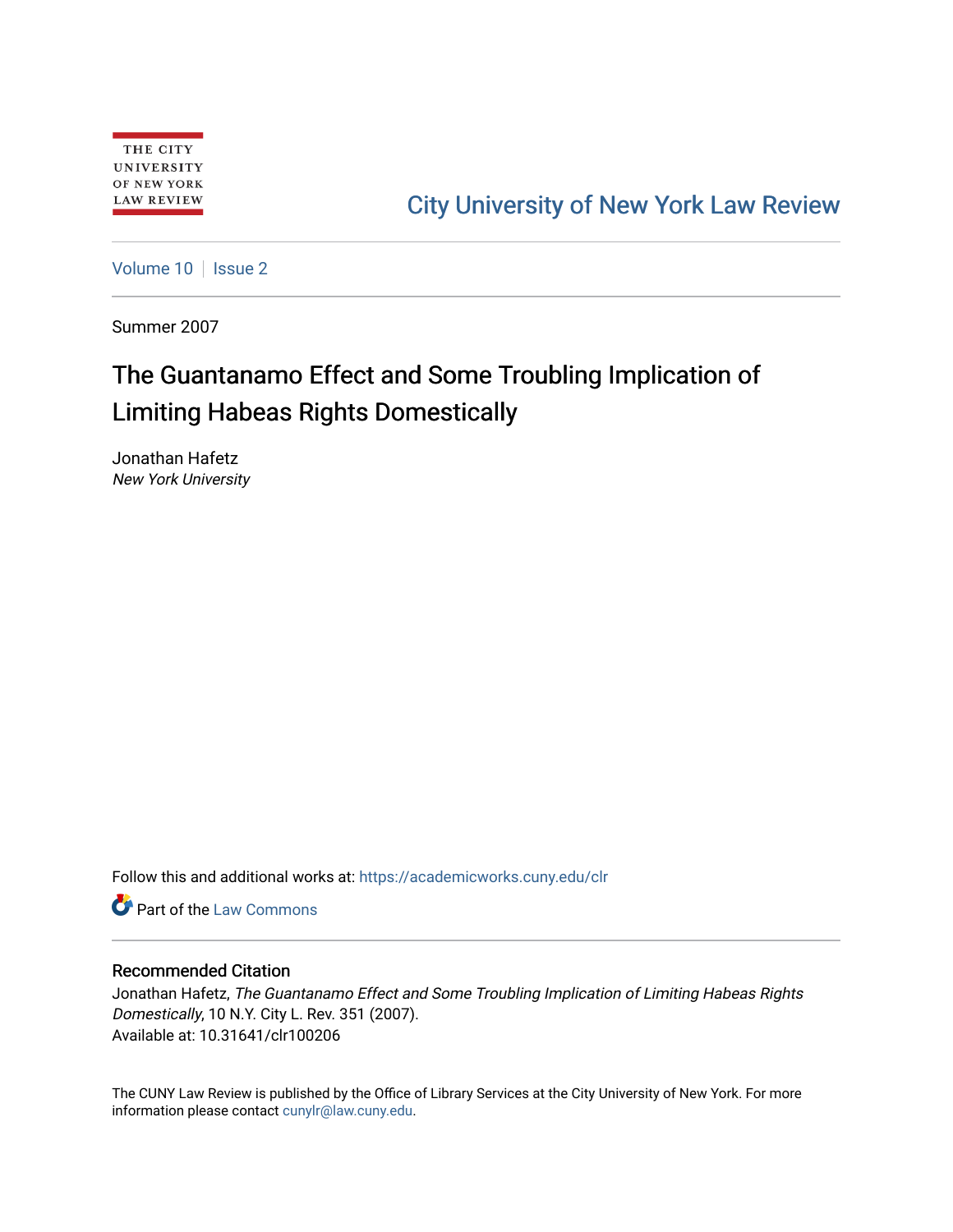### The Guantanamo Effect and Some Troubling Implication of Limiting Habeas Rights Domestically

### Acknowledgements

I would like to thank the staff of the New York City Law Review for arranging this timely and important symposium, and for inviting me to participate. This Transcript is an edited copy of my remarks.

This article is available in City University of New York Law Review: <https://academicworks.cuny.edu/clr/vol10/iss2/7>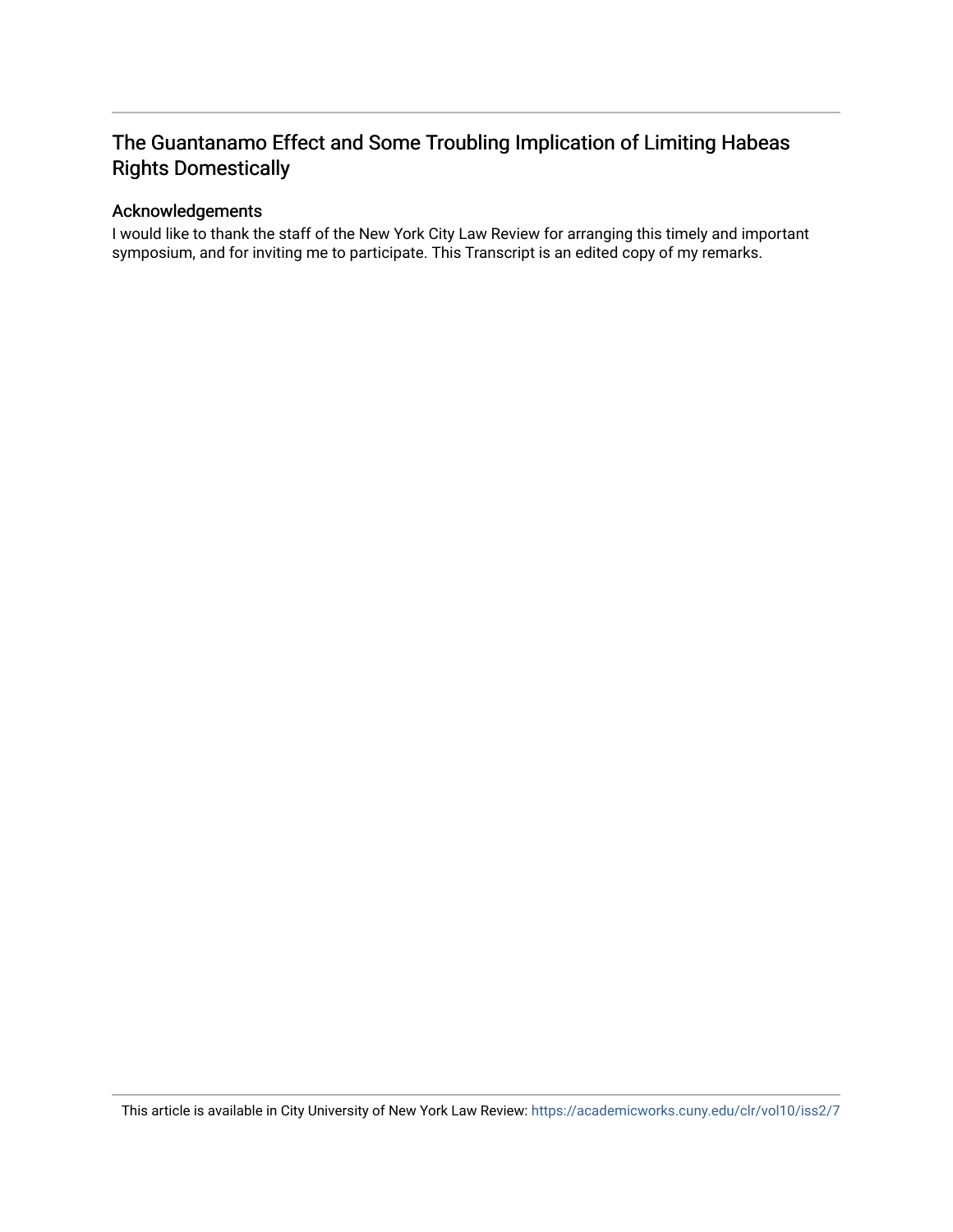### **THE GUANTANAMO EFFECT AND SOME ´ TROUBLING IMPLICATIONS OF LIMITING HABEAS RIGHTS DOMESTICALLY**

#### *Jonathan Hafetz*\*

The U.S. Naval Base at Guantanamo Bay, Cuba, represents a ´ microcosm of the Bush administration's post-9/11 detention and interrogation policy, the embodiment of a prison beyond the law. The administration established the prison at Guantánamo based upon two overarching constructs: first, that detainees are "enemy combatants" or "unlawful combatants" who have no substantive rights under domestic or international law; and second, that detainees have no right to judicial review because they are foreign nationals imprisoned outside the sovereign territory of the United States. As a December 2001 memo (leaked to the press in 2004) suggests, the administration brought prisoners to Guantánamo precisely to avoid habeas corpus review, which it recognized would enable courts to question and possibly invalidate the detentions.<sup>1</sup>

The administration has defended its creation of a law-free prison at Guantanamo by stressing the differences between the ´ mainland United States and a military base on an outlying island that it occupies pursuant to a lease with Cuba. At the same time, however, the administration has interpreted recent legislation the Military Commissions Act of 2006 (MCA)<sup>2</sup>-to elide any such differences where the domestic detention of alleged alien "enemy combatants" is concerned. In my remarks today, I will provide a brief account of Guantánamo's continually evolving relationship with domestic detention policy. I will suggest how the administration has engaged in logical convolutions to make what it considers a rights-free zone at Guantánamo the model for the preventive detention of aliens inside the United States. I will begin by tracing how the administration has attempted to justify detention practices in Guantánamo by isolating them from domestic law and how the

<sup>\*</sup> Litigation Director, Liberty and National Security Project, Brennan Center for Justice at NYU School of Law. I would like to thank the staff of the New York City Law Review for arranging this timely and important symposium, and for inviting me to participate. This Transcript is an edited copy of my remarks.

 $1$  Memorandum for William J. Haynes II, Gen. Counsel, Dep't of Def., from Patrick F. Philbin & John C. Yoo, *in* THE TORTURE PAPERS (Karen J. Greenberg & Joshua L. Dratel eds., 2005).

<sup>2</sup> Pub. L. No. 109–366, § 7 120 Stat. 2600, 2636 (2006).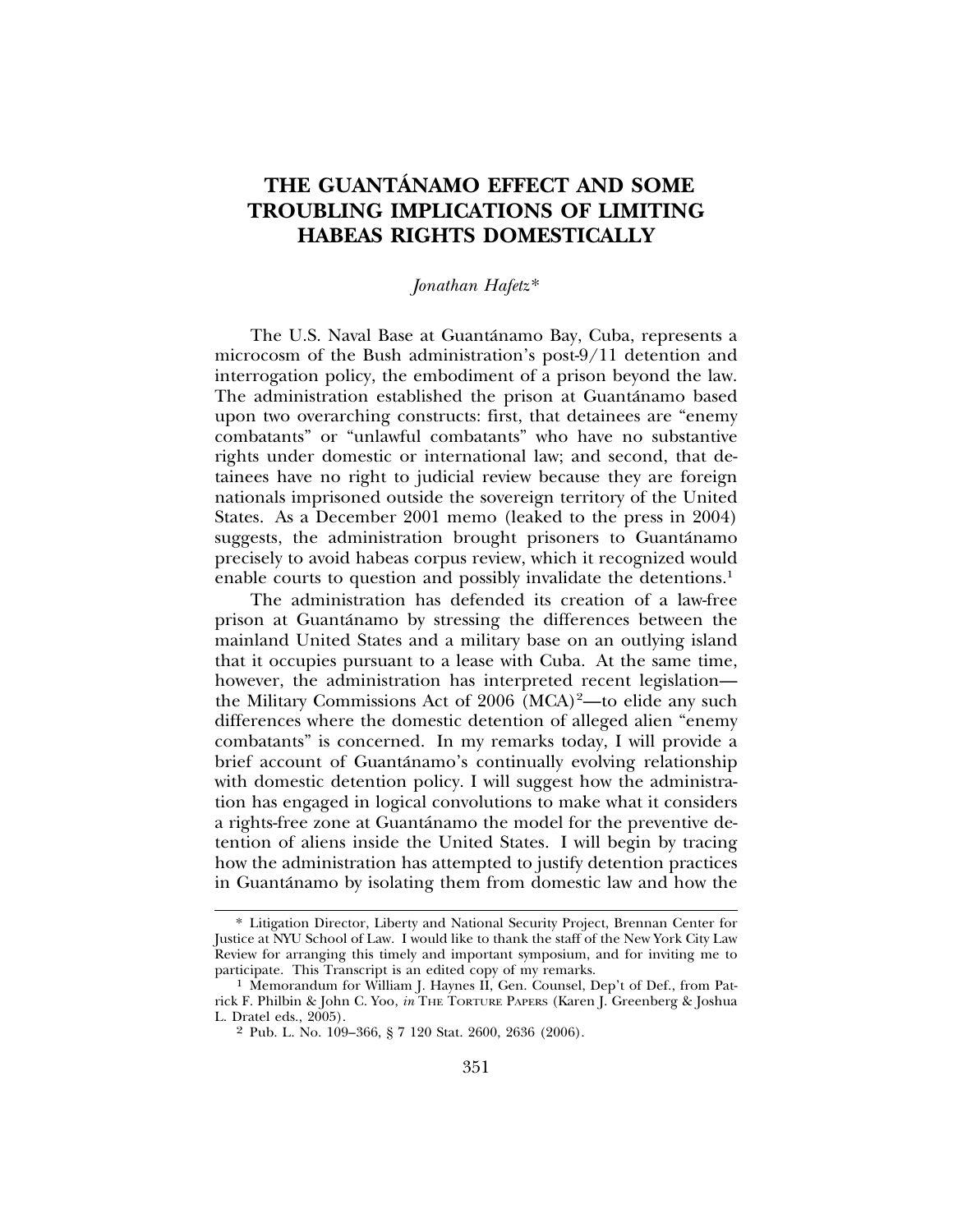federal courts have responded. I will then explain how the administration is now seeking to import Guantánamo's template for indefinite executive detention into the domestic United States through the MCA and to eclipse the very differences it has previously invoked in justifying its actions at Guantanamo. Thus, rather ´ than ending the failed experiment at Guantánamo, the administration is seeking to extend and institutionalize it.

From the beginning, the administration has defined Guanta-´ namo in relationship to the United States. Until 2004, the administration argued that Guantánamo detainees could not invoke the protections of the federal habeas corpus statute<sup>3</sup> because they were foreign nationals detained outside the sovereign territory of the United States.<sup>4</sup> In *Rasul v. Bush*,<sup>5</sup> the Supreme Court rejected this argument.<sup>6</sup> As long as the prisoners' ultimate custodians could be reached by service of process, the Court explained, the prisoners had the right to invoke the habeas jurisdiction of a federal district court.7 Noting the United States' complete and exclusive power and control over Guantánamo, the Court also observed that the extension of habeas rights to detainees there was consistent with the historical purpose and scope of the common law writ.<sup>8</sup> In his concurring opinion, Justice Anthony M. Kennedy similarly emphasized the particular nature of Guantánamo, explaining that it "is in every practical respect a United States territory."9

*Rasul* thus narrowed the gap between Guantánamo and the mainland United States by rejecting the administration's argument that the naval base was outside the territorial jurisdiction of any federal district court and extending habeas corpus rights to prisoners confined there. Though physically outside the United States, Guantánamo was not beyond its laws, or at least not beyond the reach of the writ of habeas corpus.

The administration, however, moved quickly to reestablish

<sup>&</sup>lt;sup>3</sup> 28 U.S.C. § 2241, *et seq.*  $\frac{4}{100}$  The administration also argued that the Guantanamo detainees lacked any constitutional rights for the same reason.<br>5 542 U.S. 466 (2004).

 $6\,$  Under the terms of the 1903 lease agreement with Cuba, the United States exercises "complete jurisdiction and control" over the naval base at Guantanamo, while ´ Cuba retains "ultimate sovereignty" over the territory. Under a 1934 treaty, the lease agreement remains in effect absent an agreement by both sides to alter or abrogate the lease, as long as the United States does not abandon the naval station. The treaty thus effectively gives the United States control of Guantánamo in perpetuity. Rasul, 542 U.S. at  $471.7$ <br>7 *Id.* at  $478-79.$ 

<sup>&</sup>lt;sup>8</sup> *Id.* at 481. <sup>9</sup> *Id.* at 487 (Kennedy, J., concurring).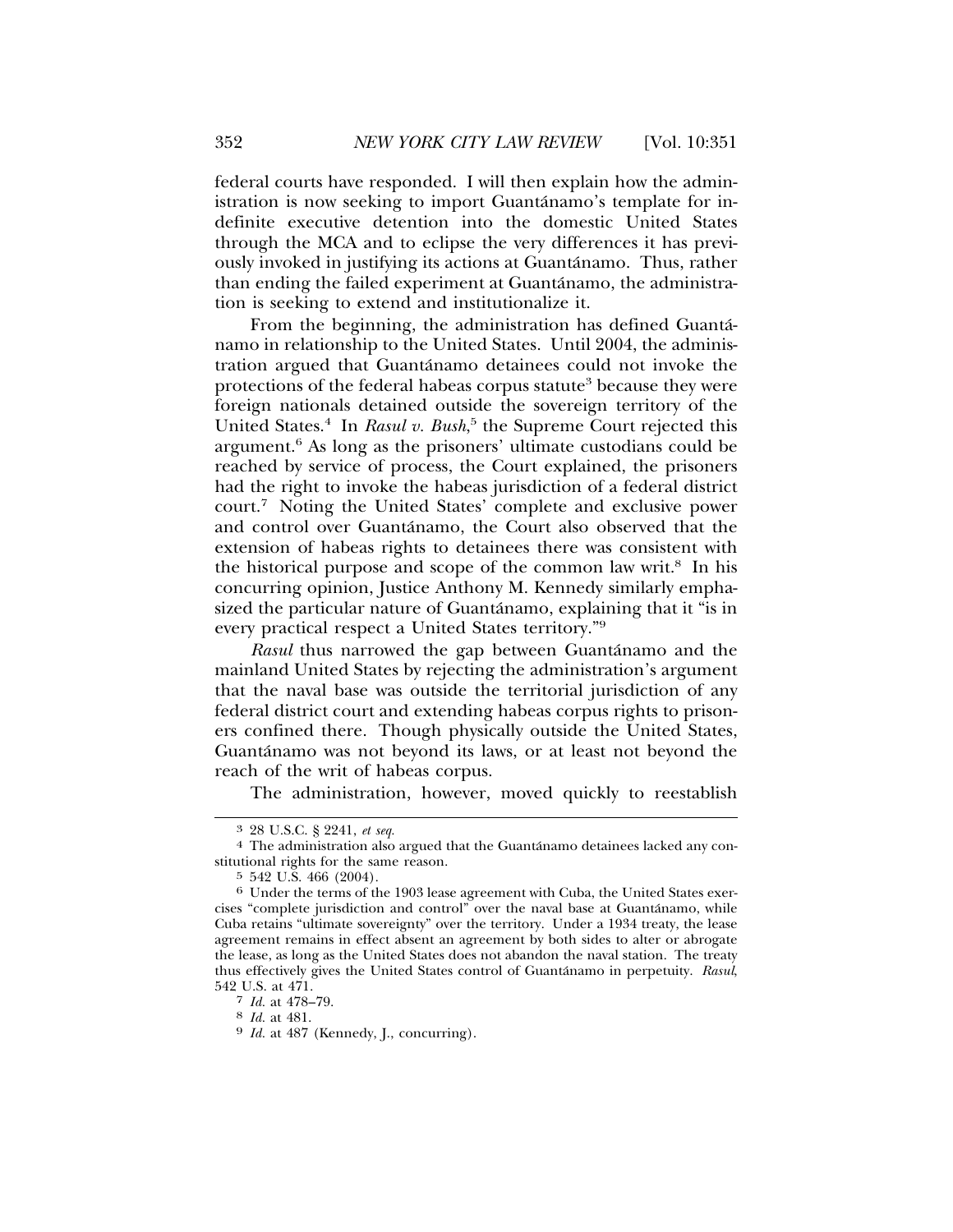Guantánamo's separate status. Nine days after *Rasul*, the administration created a summary military process—the Combatant Status Review Tribunal  $(CSRT)^{10}$ —to block consideration of pending and future habeas petitions in district court. It sought to justify the creation of the CSRT under *Hamdi v. Rumsfeld*, 11 where the plurality had suggested in dicta that an "appropriately authorized and properly constituted military tribunal" could, in certain limited circumstances, initially determine a citizen–detainee's status following his capture on a battlefield.12 The CSRT, however, suffered from both glaring procedural inadequacies and substantive overbreadth, and was extended far beyond the narrow parameters of the traditional battlefield capture of an enemy soldier presented in *Hamdi*. Procedurally, the CSRT denied detainees basic safeguards, such as an opportunity to see the evidence against them, the assistance of counsel, and a chance to present evidence in their defense. The CSRT also relied on information gained by coercion, including torture.13 Substantively, the CSRT defined "enemy combatant" in terms so broad that it encompassed not only individuals who directly participated in armed conflict against the United States in Afghanistan (the limited definition upheld in *Hamdi*), but also individuals who never took part in hostilities or directly or intentionally supported terrorist activities.14 And, in fact, Defense

13 *See* In re Guantanamo Detainee Cases, 355 F. Supp. 2d 443, 472–75 (D.D.C. 2005); *Boumediene v. Bush*, 476 F.3d 981, 1006 (D.C. Cir.) (Rogers, J., dissenting), *cert. granted* 127 S. Ct. 3067 (2007). While the Detainee Treatment Act of 2005, Pub. L. No. 109–48, 119 Stat. 2680 (2005) ("DTA"), requires the CSRT to assess whether evidence was obtained by coercion, it applies only to CSRTs conducted after the Act's passage, and thus not to the CSRTs that were conducted for nearly all of the detainees at Guantanamo. In addition, the DTA does not prohibit the use of coerced state- ´ ments but merely requires the CSRT to determine those statements' "probative value."  $Id. \S 1005(b)$ .

<sup>10</sup> Order Establishing Combatant Status Review Tribunal, *available at* http:// www.defenselink.mil/news/Jul2004/d20040707review.pdf. <sup>11</sup> 542 U.S. 507 (2004) (plurality opinion).

<sup>12</sup> *Id.* at 538. The *Hamdi* plurality made clear, however, that absent such a process, a habeas court must determine the merits of a petitioner's claim in the first instance. *Id. Hamdi*, therefore, never sanctioned the *ex post* use of such military status tribunals at Guantanamo, where they were hastily and cynically thrown together more than two ´ years after the prisoners' capture and conducted thousands of miles from any battlefield in order to deny detainees any meaningful review. Nor did the plurality sanction the use of a military tribunal for a person who, on the government's allegations, was not captured in a theater of war and did not fall within the traditional, law-of-warbound definition of an "enemy combatant" upheld in *Hamdi*. *See id.* at 516 (defining "enemy combatant").

<sup>&</sup>lt;sup>14</sup> *In re Guantanamo Detainee Cases*, 355 F. Supp. 2d at 475 (noting the administration's position that it could designate as an "enemy combatant" a little old lady in Switzerland who unwittingly donates money to a charity which she believes is providing humanitarian assistance but which is secretly supporting terrorist activities).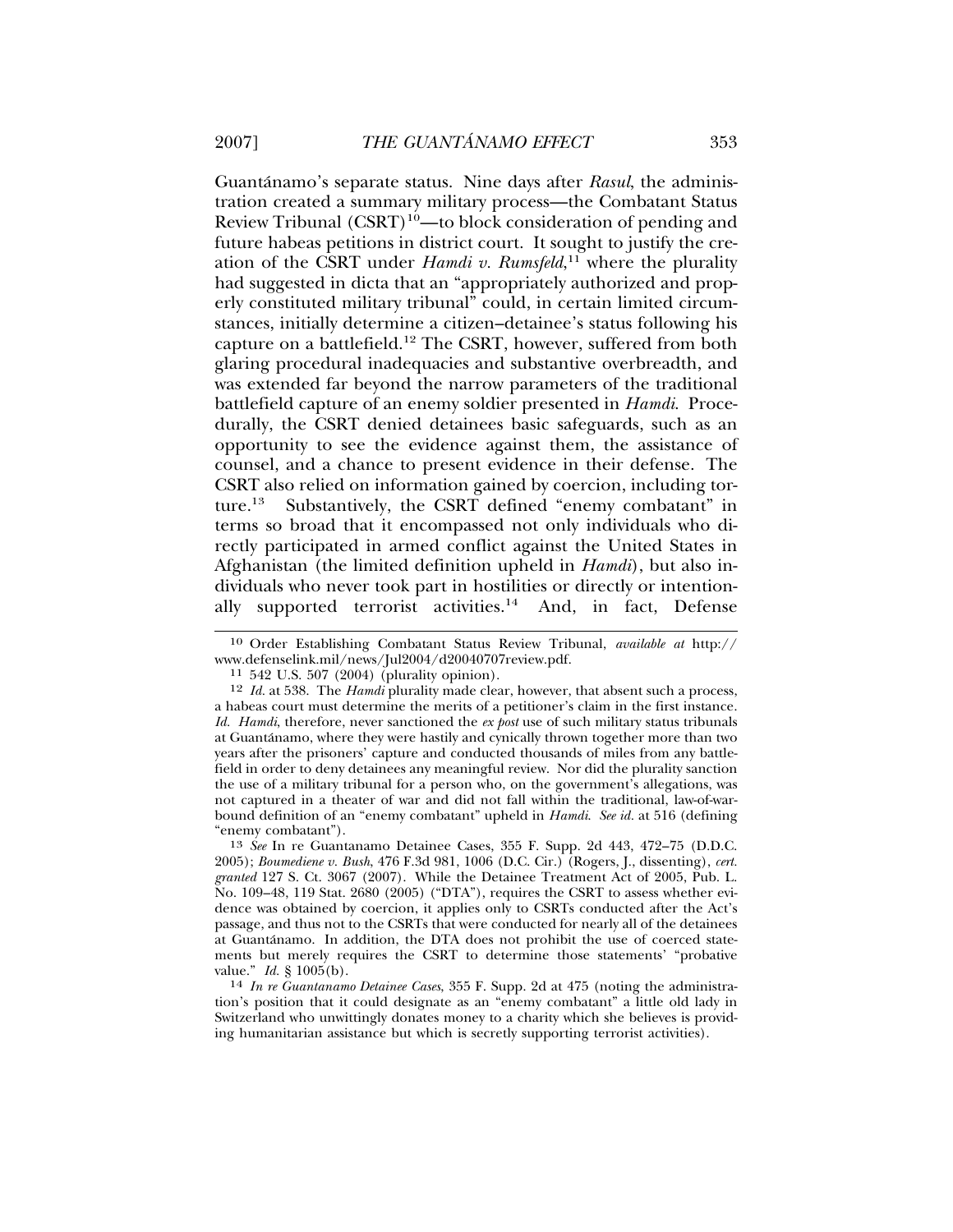Department data indicates that fewer than half of the Guantánamo detainees are accused of committing a hostile act while more than half of the Guantánamo detainees are being held based merely upon alleged "association" with some group, whether al Qaeda, Taliban, or another organization.<sup>15</sup>

The CSRT sought to underscore the differences between Guantanamo and the United States. It applied only to detainees at ´ Guantánamo even though three individuals in the United States were detained as "enemy combatants" when the CSRT was established: Yaser Hamdi (whose case was on remand after the Supreme Court decision);16 Jose Padilla (a U.S. citizen arrested at Chicago's O'Hare International Airport and detained at the Naval Consolidated Brig in Charleston, South Carolina); and Ali Saleh Kahlah al-Marri (a lawful resident alien from Qatar arrested at home in Peoria, Illinois, and also detained at the Brig in Charleston, South Carolina).17 The government did not attempt to convene a CSRT for these individuals, including for Mr. Hamdi who had been captured amid combat in a war zone in Afghanistan. Instead, it acknowledged their right to district court habeas review of the lawfulness of their executive detention as "enemy combatants," unimpeded by military tribunal.<sup>18</sup>

In addition, the government maintained that Guantánamo detainees had no constitutional rights, notwithstanding *Rasul*'s indications that they possessed rights at least under the Due Process

<sup>15</sup> *See* Mark Denbeaux & Joshua Denbeaux, *Report on Guantanamo Detainees: A Pro- ´ file of 517 Detainees Through Analysis of Department of Defense Data*, *available at* http:// law.shu.edu/aaafinal.pdf.

<sup>16</sup> Mr. Hamdi was captured in Afghanistan. He was initially taken to Guantanamo, ´ but after the United States realized he was an American citizen, Mr. Hamdi was transferred to the United States and imprisoned in naval brigs, first in Norfolk, Virginia, and then in Charleston, South Carolina. *Hamdi*, 542 U.S. at 510 (plurality opinion).

<sup>17</sup> I am lead counsel for Mr. al-Marri and represent him in his habeas corpus case and in a separate lawsuit challenging his mistreatment and conditions of detention.

<sup>18</sup> Before the district court habeas hearing commenced, the government released Mr. Hamdi in exchange for his renouncing his U.S. citizenship, returning to Saudi Arabia where he had lived most of his life, and agreeing to certain limitations on his future travel. *See* Jerry Markon, *Hamdi Returned to Saudi Arabia*, WASH. POST, Oct. 12, 2004, at A2. The government continued to detain Mr. Padilla as an "enemy combatant" until finally charging him with federal crimes only two business days before its opposition to Mr. Padilla's petition for certiorari was due in the Supreme Court, which was on the verge of deciding whether to hear Mr. Padilla's habeas corpus challenge to his three-and-one-half-year-long military detention. *See* Padilla v. Hanft, 432 F.3d 582 (4th Cir. 2005). The government continues to detain Mr. al-Marri as an "enemy combatant." *See* Al-Marri v. Wright, 487 F.3d 160 (4th Cir. 2007), *rehearing en banc granted* (Aug. 22, 2007).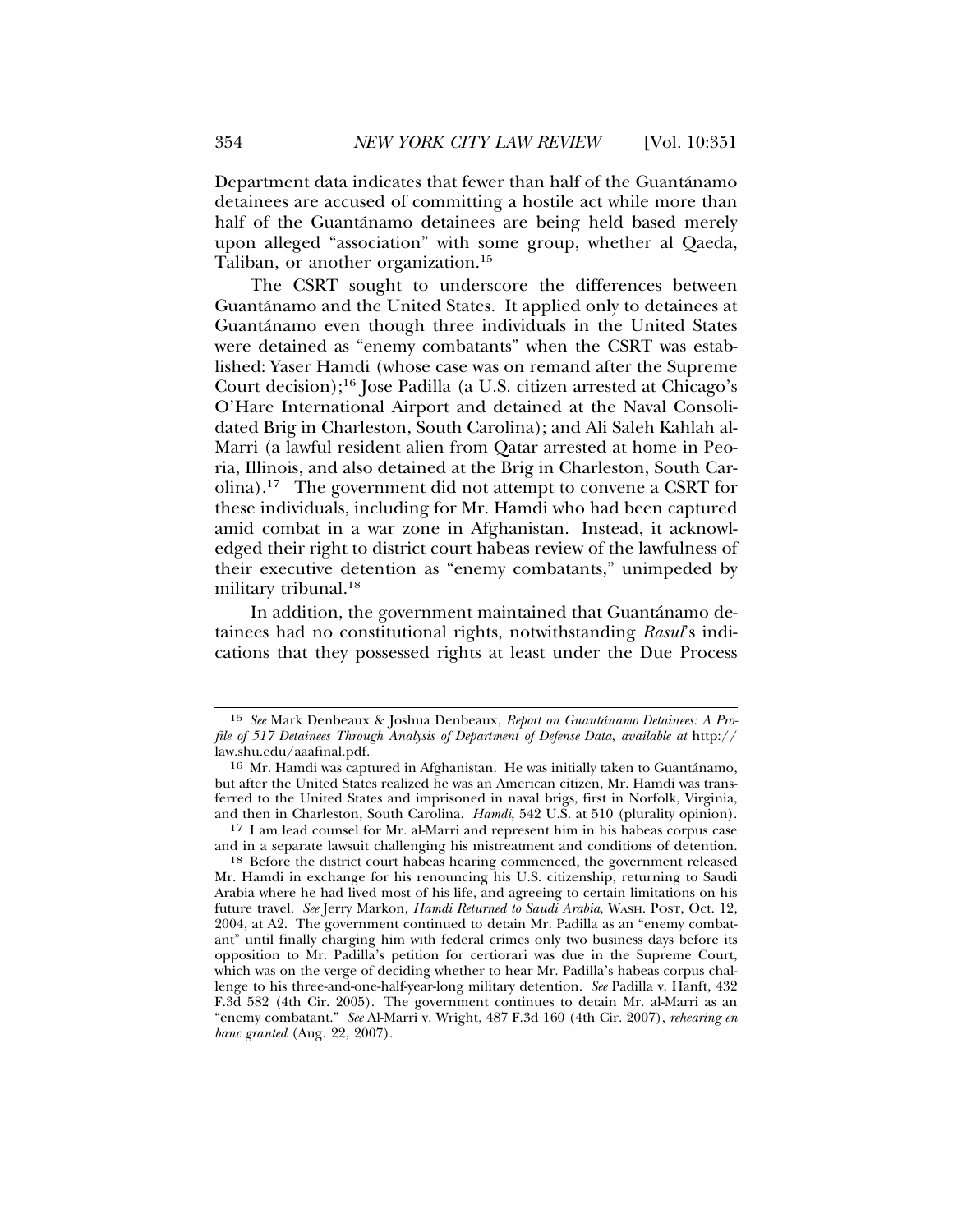Clause of the Fifth Amendment.19 Thus, the government contended, *Rasul* had merely established the detainees' right to file petitions in district court under the habeas statute; and, since the detainees had no substantive rights to enforce, their habeas petitions should be summarily dismissed.<sup>20</sup> The government, in short, sought to gut *Rasul* of any practical force and reduce habeas jurisdiction to an empty vessel whose only function would be to reinforce Guantánamo's separate status as a territory outside the United States and the protections of its Constitution and laws.

Two district courts divided over whether the Constitution applied to Guantánamo detainees. In *In re Guantánamo Detainee Cases*, District Judge Joyce Hens Green held that the Guantánamo detainees had rights under the Due Process Clause<sup>21</sup> and that the CSRT violated those rights by denying them access to counsel, relying on secret evidence, allowing for the use of evidence gained by torture, and employing an overbroad definition of "enemy combatant."<sup>22</sup> In *Khalid v. Bush*, 23 however, District Judge Richard Leon ruled that the Guantánamo detainees had no cognizable rights and dismissed their habeas petitions.<sup>24</sup> While the appeals of those cases were pending, Congress enacted two laws limiting the rights of Guantanamo detainees. The Detainee Treatment Act of 2005 ´  $(DTA)^{25}$  purported to eliminate jurisdiction over habeas corpus petitions filed by or on behalf of Guantánamo detainees and to vest exclusive jurisdiction in the U.S. Court of Appeals for the District of Columbia Circuit to review final CSRT decisions under an alternative procedure. The DTA, as written, narrowly limited the scope of the D.C. Circuit's review to the CSRT record and prevented detainees from submitting additional evidence, even if that evidence

<sup>19</sup> *See* 542 U.S. at 483–84 n.15. "Petitioners' allegations—that although they have engaged neither in combat nor in acts of terrorism against the United States, they have been held in Executive detention for more than two years in territory subject to the long-term, exclusive jurisdiction and control of the United States, without access to counsel and without being charged with any wrongdoing—unquestionably describe 'custody in violation of the Constitution or laws or treaties of the United States.' 28 U.S.C. § 2241(c)(3); *cf. United States v. Verdugo-Urquidez*, 494 U.S. 259, 277–778 (1990) (Kennedy J., concurring), and cases cited therein." *See also id.* at 487 (Kennedy, J., concurring) (emphasizing that Guantanamo was in all practical respects the ´ same as U.S. territory).

<sup>20</sup> Alternatively, the government claimed, the CSRT satisfied any rights the Guantánamo detainees may have had.

<sup>21</sup> 355 F. Supp. 2d at 454.

<sup>22</sup> *Id.* at 468–78.

<sup>23</sup> 355 F. Supp. 2d 311 (D.D.C. 2005).

<sup>24</sup> *Id.* at 323.

<sup>25</sup> Pub. L. No. 109–48, 119 Stat. 2680 (2005).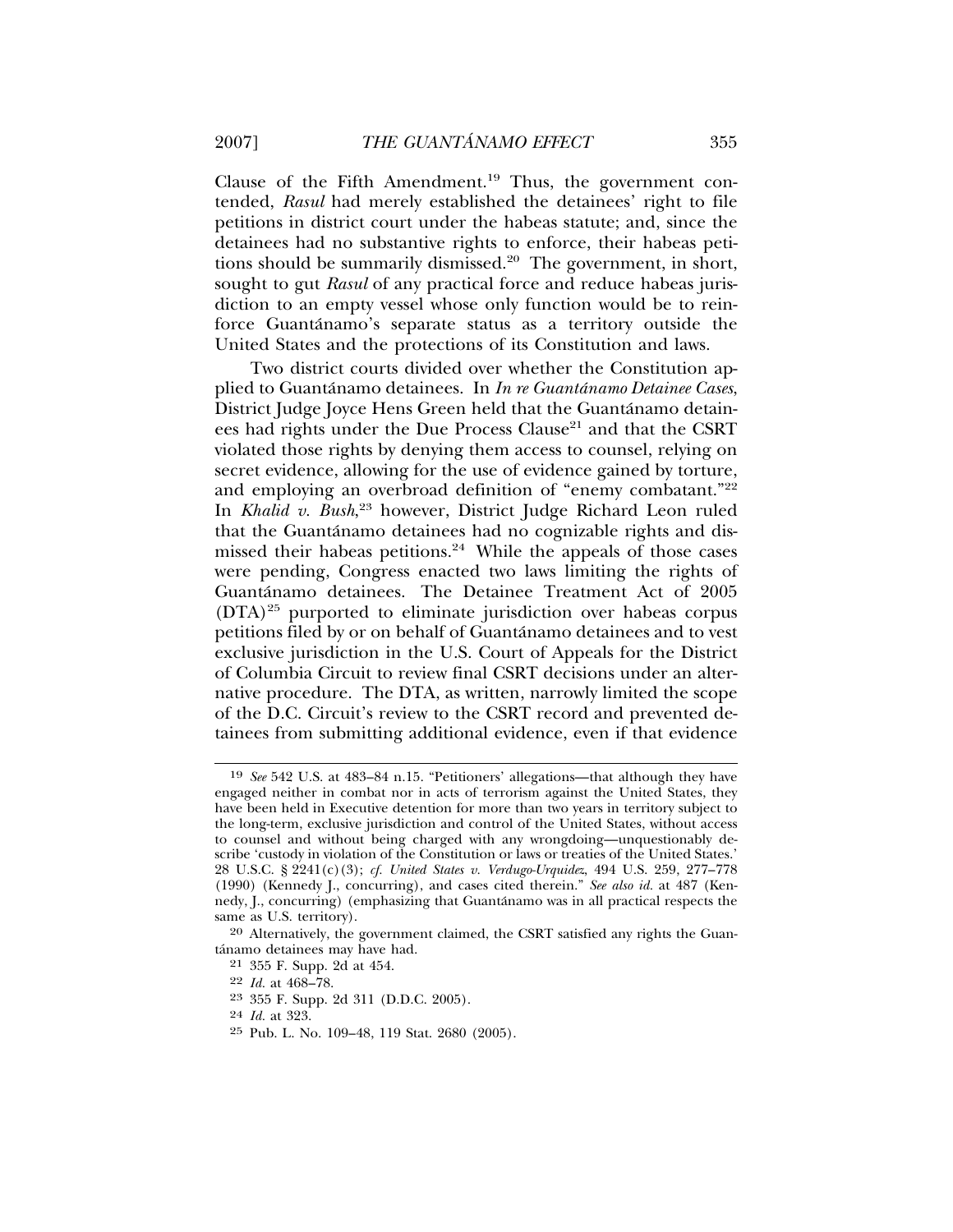would disprove allegations of terrorism or other belligerent activity.26 In addition, the DTA eliminated any federal court jurisdiction to consider claims other than those seeking review of CSRT determinations, thus barring challenges to a detainee's prolonged isolation or other conditions of confinement, abuse or threatened abuse by U.S. officials, or rendition to another country to face torture or continued imprisonment without due process.<sup>27</sup>

Four months after the Supreme Court ruled in 2006 in *Hamdan v. Rumsfeld*<sup>28</sup> that the DTA did not repeal jurisdiction over pending habeas cases,<sup>29</sup> Congress enacted the MCA, once again seeking to curtail habeas rights.<sup>30</sup> Unlike the DTA, however, the MCA's court-stripping provisions were not limited to detainees at Guantánamo but applied to a broader class of "alien[s] detained by the United States" who fell within the terms of the statute.<sup>31</sup>

In February 2007, the D.C. Circuit issued its opinion in *Boumediene v. Bush*, 32 the consolidated appeal of the district court decisions *In re Guantanamo Detainee Cases* and *Khalid v. Bush*. The D.C. Circuit upheld the MCA's repeal of habeas jurisdiction over the Guantánamo detainee cases. $^{33}$  It sought to resuscitate the bright-line rule rejected by the Supreme Court in *Rasul*, accentuating the differences between Guantánamo and the United States and ruling that detainees at Guantánamo had no constitutional rights *because* they were foreign nationals captured and detained outside the sovereign territory of the United States.<sup>34</sup> Indeed, the

27 DTA  $\S$  1005(e)(1).

 $28$  126 S. Ct. 2749 (2004).<br>  $29$  *Id.* at 2762-69.

31 *Id.* § 5, 120 Stat. 2636.

<sup>33</sup> *Id.* at 994.<br><sup>34</sup> *Id.* at 991–92. District Judge James Robertson had previously reached the same conclusion in upholding the MCA's repeal of habeas corpus jurisdiction over the claims of Salim Hamdan, the detainee who before had successfully challenged the President's military commissions in the Supreme Court. *See* Hamdan v. Rumsfeld, 464 F. Supp. 2d 9, 18–19 (D.D.C. 2006) (finding that Guantanamo detainees could not ´ invoke the protection the Suspension Clause because they were foreign nationals cap-

<sup>26</sup> *Id.* § 1005(e)(2); *see also* Boumediene, 476 F.3d at 1006-07 (Rogers, J., dissenting) (describing limits of the D.C. Circuit's review under the DTA); *Id.* at 476 F.3d at 1005 (Rogers, J., dissenting) ("Far from merely adjusting the mechanism for vindicating the habeas right, the DTA imposes a series of hurdles while saddling each Guanta-´ namo detainee with an assortment of handicaps that make the obstacles insurmountable.").

<sup>&</sup>lt;sup>30</sup> MCA § 7, 120 Stat. 2636. The MCA also contained numerous other provisions affecting detainees, providing statutory authorization for military commissions that the Supreme Court held in *Hamdan* was lacking, *id.* § 3, 110 Stat. 2602–2603, and purporting to limit the enforceability of the Geneva Conventions, *id.* § 5, 120 Stat. 2631.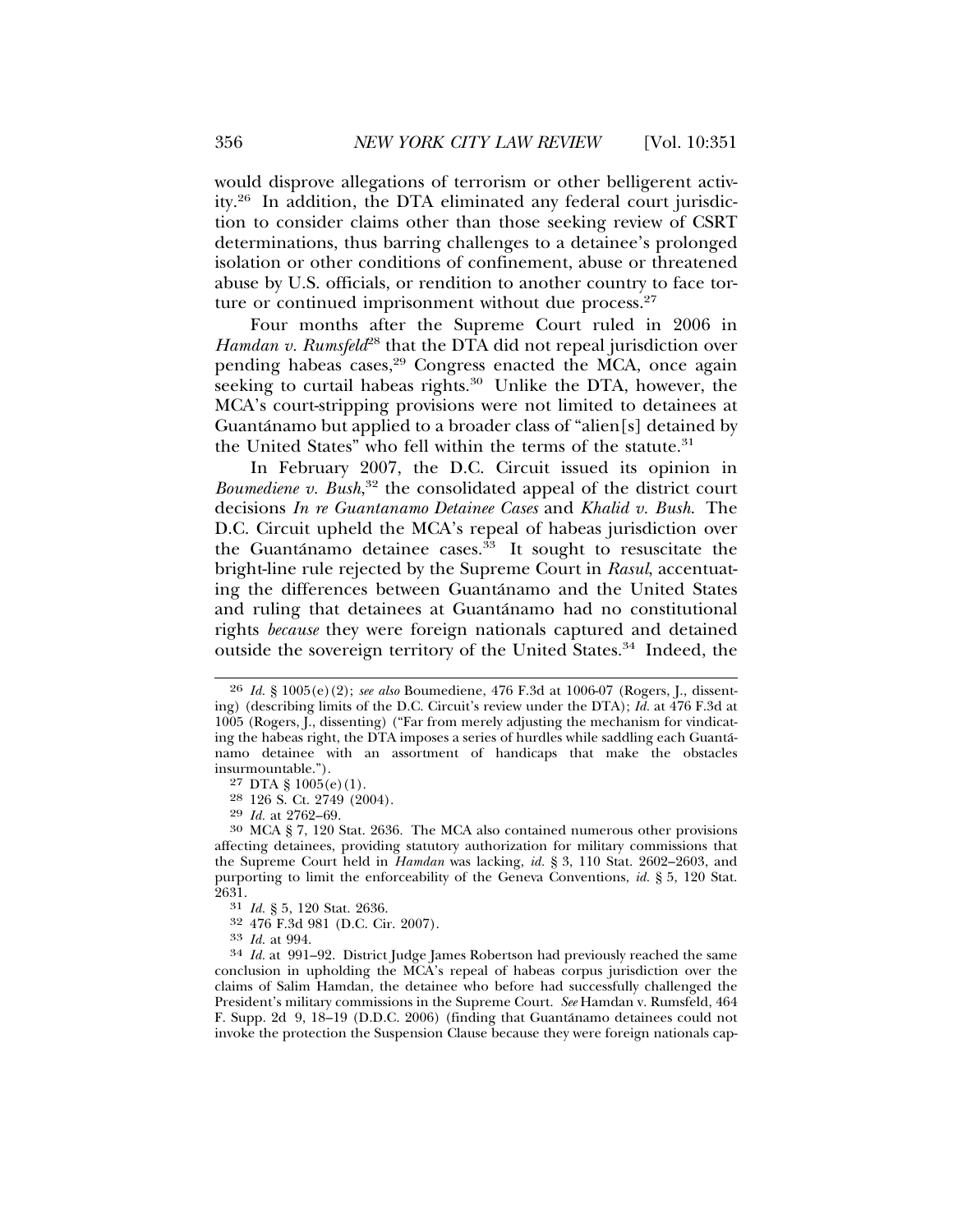D.C. Circuit's opinion in *Boumediene* means that Congress need not have afforded *any* judicial review to Guantánamo detainees in repealing habeas jurisdiction under the DTA and MCA, and remains free in the future to leave their detention and treatment entirely to the discretion of the political branches.

The Supreme Court initially denied review in *Boumediene*. 35 However, three Justices dissented from the denial of certiorari,<sup>36</sup> and two Justices issued a separate statement explaining that the detainees first needed to exhaust available remedies by seeking review in the D.C. Circuit under the DTA of their final CSRT decisions.<sup>37</sup> Then, on June 29, 2007, the Supreme Court reversed course, granting the petitioners' motion to reconsider the Court's prior denial of the petitions for certiorari and agreeing to hear the case.38

At the same time that the administration is emphasizing the distinctions between Guantanamo and the United States in ´ *Boumediene*, it is trying to blur those distinctions in arguing that the MCA validly eliminates habeas corpus for foreign nationals seized and detained inside the United States. This interpretive move threatens to extend a detention model purportedly designed for an extraterritorial rights-free zone to the United States and eviscerates previously well-established constitutional protections guaranteed to resident aliens.

The MCA purports to repeal habeas jurisdiction over the petition filed by or on behalf of an "alien detained by the United States" who "has been determined by the United States to have been properly detained as an enemy combatant or is awaiting such determination."39 Congress intended this language to reach foreign nationals detained at Guantanamo and other off-shore pris- ´ ons such as Bagram Air Base in Afghanistan who had undergone or were slated to undergo an executive branch review determination of their "enemy combatant" status, such as a CSRT or other execu-

tured and detained outside the sovereign territory of the United States). Judge Robertson had also stated that if the MCA were applied to a foreign national with constitutional rights, it would violate the Suspension Clause. *Id.* at 16 ("If and to the extent that the MCA operates to make the writ unavailable to a person who is constitutionally entitled to it, it must be unconstitutional.").

<sup>35</sup> 127 S. Ct. 1478 (2007).

<sup>&</sup>lt;sup>36</sup> *Id.* at 1479 (Breyer, J., joined by Souter & Ginsburg, JJ., dissenting).<br><sup>37</sup> *Id.* at 1478 (Stevens and Kennedy, JJ., respecting the denial of certiorari).

<sup>&</sup>lt;sup>38</sup> Boumediene v. Bush, 127 S. Ct. 3067 (2007). As in the D.C. Circuit, the two cases—*Boumediene v. Bush* and *Al Odah v. United States*—have been consolidated in the Supreme Court. *Id.* <sup>39</sup> MCA, § 7, 120 Stat. 2631.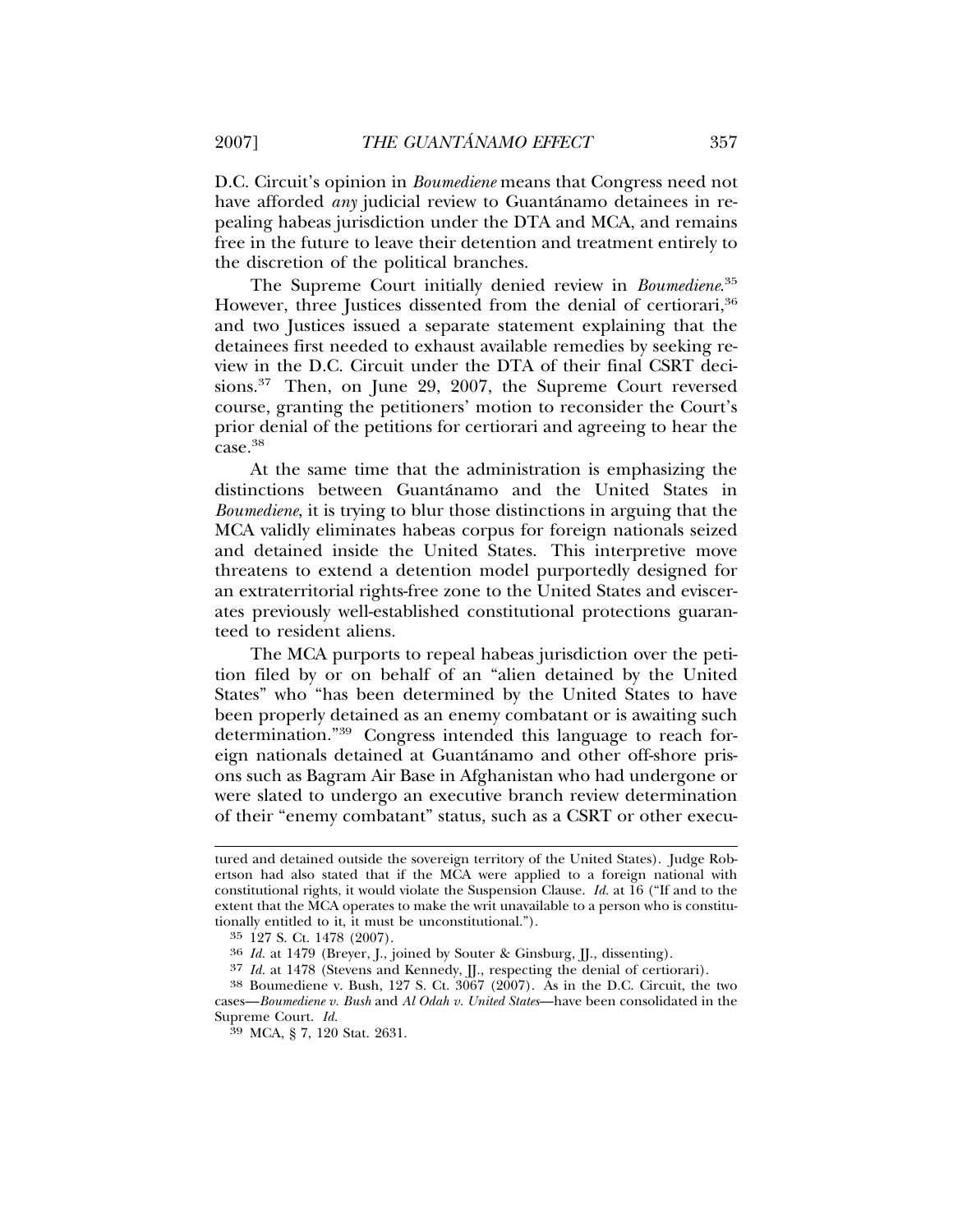tive branch tribunal. The administration, however, has interpreted this provision to eliminate jurisdiction over the habeas petitions of foreign nationals arrested and detained inside the United States if they are designated "enemy combatants" by the executive branch or are merely "awaiting such determination."

The administration, accordingly, has urged the U.S. Court of Appeals for the Fourth Circuit to dismiss the petitioner's appeal in *Al-Marri v. Wright*, the case involving the only individual presently detained in the United States as an "enemy combatant."40 The administration had not previously contested the federal courts' habeas jurisdiction in *Al-Marri*, nor had it ever convened a CSRT for Mr. al-Marri even though the CSRT had been in place for Guantánamo detainees for more than two years. Yet, the administration now claims that the federal courts lack habeas jurisdiction to hear Mr. al-Marri's challenge to the President's legal authority to detain him as an "enemy combatant." Thus, the administration claims for the first time, lawful resident aliens, including immigrants who have lived in this country for generations, have no more right to habeas corpus than aliens captured and held outside the country. Instead, the only procedure resident aliens can possibly invoke to challenge their indefinite executive detention as "enemy combatants" is DTA review of a CSRT decision—a procedure specifically designed for Guantanamo detainees, individuals who, the ´ administration has consistently asserted, and who members of Congress who voted for habeas-stripping legislation believe, have no constitutional rights. Moreover, access to that limited review procedure is not a right but remains within the complete and sole discretion of the Executive who determines when, if ever, to convene a CSRT, and thus when, if ever, to afford detainees access to an Article III court.<sup>41</sup>

Mr. al-Marri and numerous amici have argued that the MCA does not apply to aliens living in the United States and would violate the Constitution if interpreted otherwise.<sup>42</sup> In particular, the

 $42$  The briefs of the parties and amici curiae filed in the Fourth Circuit are availa-

<sup>40</sup> *See* Al-Marri v. Wright, No. 06-7437 (4th Cir.). <sup>41</sup> The administration has stated that if Mr. al-Marri's appeal is dismissed, the Defense Department would convene a CSRT for Mr. al-Marri, and that Mr. al-Marri could "avail" himself of review in the D.C. Circuit under the DTA if the CSRT finding were adverse. *See* Respondent–Appellee's Motion to Dismiss for Lack of Jurisdiction and Proposed Briefing Schedule, at 5, Al-Marri v. Wright, No. 06-7437 (4th Cir.). However, no statute or regulation requires that Mr. al-Marri be given a CSRT (or when), leaving his access to an Article III court within the complete and unfettered control of the executive branch, something the Constitution prohibits absent a valid suspension of the writ.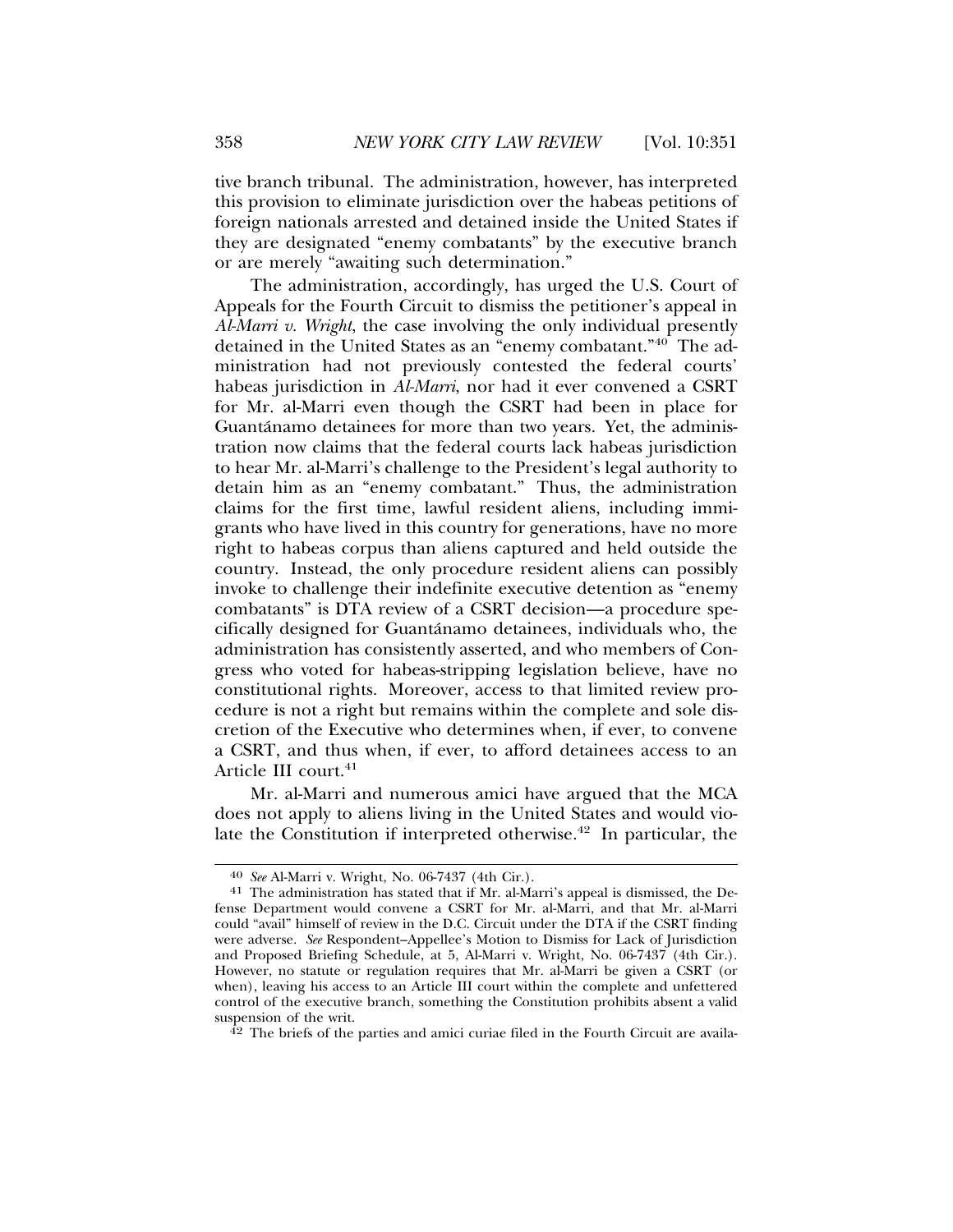MCA, if construed to repeal habeas jurisdiction over Mr. al-Marri's claim, would deny a lawful resident alien any right to challenge his indefinite executive detention in an Article III court and would eliminate habeas corpus without providing the adequate and effective substitute that the Suspension Clause requires.<sup>43</sup> In addition, the MCA would violate the Equal Protection Clause by denying lawful resident aliens the same fundamental right to habeas review afforded citizens designated as "enemy combatants."44

On June 11, 2007, the Fourth Circuit ruled that the MCA did not repeal habeas jurisdiction over the case of a lawful resident alien such as Mr. al-Marri and that the federal courts retained jurisdiction to hear Mr. al-Marri's appeal.<sup>45</sup> The court also observed that interpreting the MCA to repeal habeas jurisdiction over Mr. al-Marri's case would raise "serious" constitutional questions.<sup>46</sup> The court further ruled on the merits that the President lacked legal authority to detain Mr. al-Marri as an "enemy combatant," concluding that his military detention must cease.<sup>47</sup> The government moved for rehearing *en banc*, and the full Fourth Circuit agreed to rehear Mr. al-Marri's appeal. The case is still pending.

Adoption of the administration's expansive interpretation of the MCA's court-stripping provisions would give the President unprecedented domestic detention authority. It would deny habeas corpus to non-citizens living lawfully in this country, despite their longstanding and clearly established constitutional right to invoke the protections of the writ.<sup>48</sup> It would also import to the domestic United States Guantánamo's template of indefinite detention based upon the CSRT's sweeping definition of an "enemy combatant" and fundamentally flawed procedures. As a result, immigrants could be imprisoned indefinitely, for months, perhaps even years, based upon innuendo, suspicion, or mistake, without habeas corpus or any other meaningful judicial determination of the legality of their detention.

Ironically, then, even as Guantánamo becomes an increasingly powerful symbol of America's misguided post-9/11 detention pol-

ble at http://www.brennancenter.org/stack\_detail.asp?key=102&subkey=39178&init\_ key=34493.

<sup>43</sup> Swain v. Pressley, 430 U.S. 372 (1977).

<sup>44</sup> *See*, *e.g.*, Plyer v. Doe, 457 U.S. 202, 210 (1982); Yick Wo v. Hopkins, 118 U.S. 356, 369 (1886).

<sup>45</sup> Al-Marri v. Wright, 487 F.3d 160, 166–73 (4th Cir. 2007).

<sup>46</sup> *Id.* at 167–68.

<sup>47</sup> *Id.* at 174–95.

<sup>48</sup> *See*, *e.g.*, INS v. St. Cyr, 533 U.S. 289 (2001).